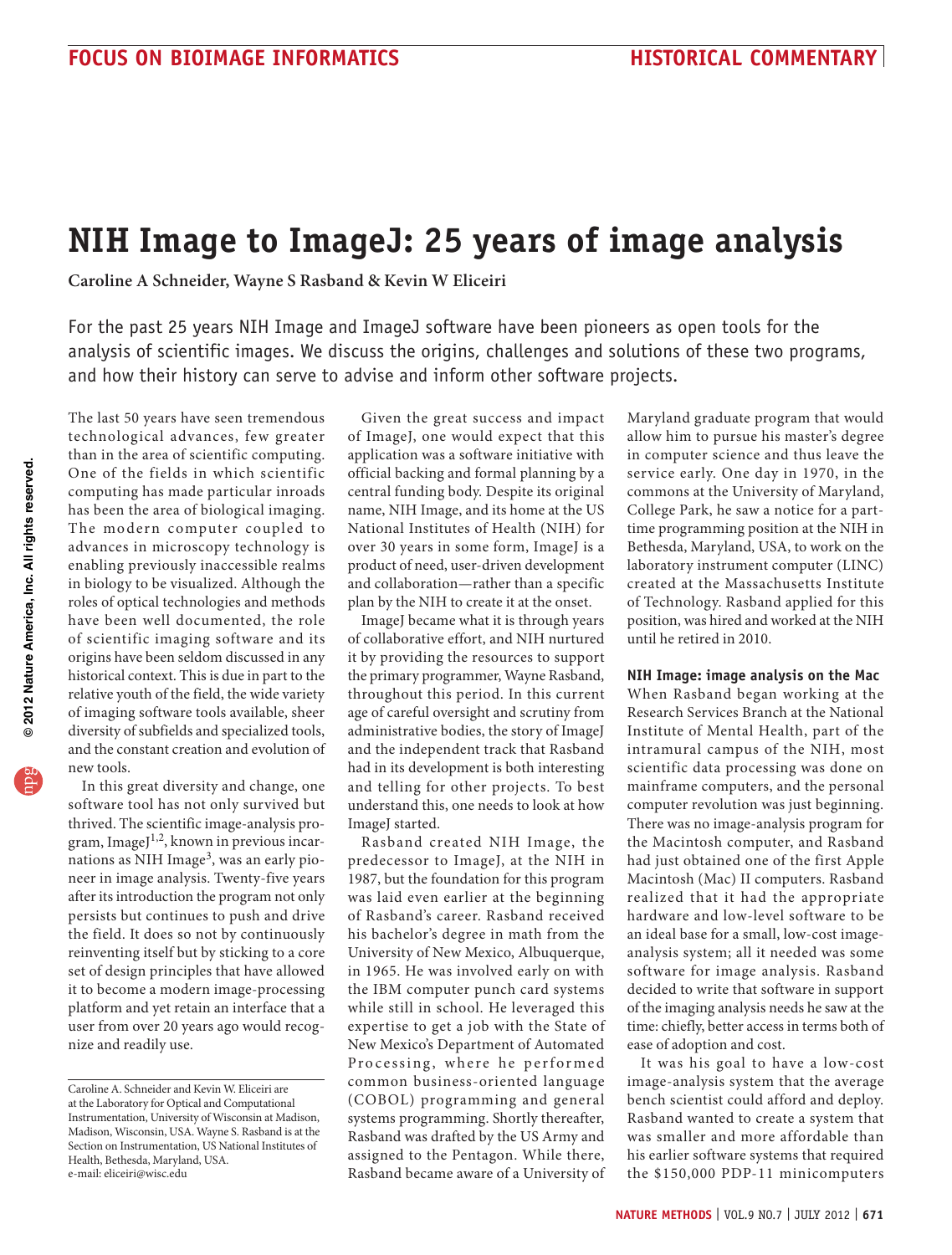## **HISTORICAL commentary FOCUS ON BIOIMAGE INFORMATICS**

in use at the time. He had developed an image-analysis program called "Image" for this platform. The program ran an imaging system that used a rotating drum film scanner to digitize images and a  $512 \times 512$  pixel frame buffer to display the digitized images, and it supported a custom-built joystick that could be used to outline objects. The PDP-11 systems were used to analyze gels, autoradiographs, and computed tomography, magnetic resonance and positron emission tomography images.

As a successor to 'Image', Rasband set out to build a program that would provide the same utility but could be used on the desktop computers that were just becoming widely available, chief among them the Mac II. With its relative low cost of adoption, widespread use, easy graphic interface and good developer support, the Mac II was the ideal platform for a new 'Image' program. The Mac II had several key additions over the earlier Mac that made Rasband's vision of NIH Image possible, specifically (i) expansion slots: the ability to add third-party acquisition boards, (ii) advanced graphics: the ability to handle not only color but most importantly 8-bit 256 gray colors, the mainstay format of light microscopy, and (iii) support for the Pascal programming language to allow third-party developers to easily develop their own applications.

In the spring of 1987, just a few months after Rasband had obtained his Mac II, he handed out copies of the NIH Image program on floppy disks to anyone who asked. Rasband also promoted NIH Image on the Mac forum on the CompuServe Information Service electronic bulletin boards and made the program available on several Mac bulletin board systems. Rasband wanted to create a generalpurpose extensible image-analysis program that could be used by anyone who wanted to capture, display and enhance images, and he never targeted a specific biological application or type of imaging such as microscopy. His goal was to let the users drive the applications for NIH Image.

Rasband continued to develop the program, but—through innovative concepts such as mailing lists, free reusable code, plug-ins and macros—he also encouraged the users to develop their own code to address their own application needs. Medical researchers

were some of the first users of the program because autoradiographs, computed axial tomography or positron emission tomography scans and X-rays could be viewed, analyzed and notated. As NIH Image became increasingly used in many fields—biological microscopy being the largest—the functionality of the program and application base grew.

## **The move to other operating systems**

As the code could be freely used in any form, NIH Image was used in a variety of cases, including spinoffs and related programs such as Scion Image (Scion Corporation) for the personal computer (PC) platform. Scion Image was a notable effort by the Scion Corporation to address an unmet need—providing an NIH Image for the PC (Microsoft Windows operating system) community. In the early 1990s the PC had caught up to the Mac and had the graphics functionality and extensibility needed to run a program such as NIH Image, but the NIH Image program was only available for the Mac. Scion Corporation's products were very popular with NIH Image users because they made a frame-grabber board that was the principal way users collected their images in NIH Image, whether from a gel imager or analog microscopy camera. Scion saw the opportunity to expand its hardware framegrabber market to the PC by making a Windows version of NIH Image. On their own, with no input from Rasband, they fully ported the Pascal-based NIH Image to the C programming language and released the resulting program as Scion Image. Unfortunately, users found it to be 'buggy', and because the program was closedsource, there was no way for Rasband and the community to fix these problems. Scion Image never achieved a large user base, and the need for NIH Image for Windows largely remained unmet.

After NIH Image had been established, Rasband started thinking about expanding its capabilities to other operating systems. He saw increasing interest in the Scion Image program because it ran on Microsoft Windows and also saw the frustration that it did not work as well as NIH Image did. He also saw the danger in having a separate Windows program, both in terms of support and in diluting the user base and plug-ins.

Yet the climate and timing were such that he felt he had to have a solution

beyond the Mac platform. The late 1990s was a notable period in Apple history as the Mac was in a period of decline, with the PC rapidly gaining ground. In scientific research, the Mac still had a loyal following, but this following, too, was being eroded both owing to technologies only being available on the PC platform and the lower hardware cost of the PC. Rasband faced a major challenge: how to continue a program for the Mac and yet support one for the PC. Rasband did not want to port NIH Image to the PC and did not want to maintain two programs or trust a third party to maintain one.

In 1995 Sun Microsystems created the Java programming language and runtime environment in a bid to create an operating system–agnostic programming platform that would allow programmers to 'write once, run anywhere', freeing them from having to choose what operating system to support. Rasband found this idea appealing and liked the idea of maintaining a single code base that could run in any operating system with the Java runtime environment installed or on a Web browser as a Java applet, thus allowing a single program to be run not only on the Mac and Windows platforms but also on the Unix operating system that was becoming popular among scientists. Furthermore, after using Pascal for over 20 years, Rasband was ready to try another programming language.

In the transition of NIH Image to Java, Rasband wanted to retain the elements of NIH Image that had made it so successful but felt the software deserved a new name; he chose ImageJ to maintain the connection to NIH Image but with a "J" to indicate its Java foundation.

The transition from NIH Image to ImageJ was not without its problems, however, as the cross-platform compatibility proved difficult at times. The first public implementation of Java had many rough edges. Instead of 'write once, run everywhere', Rasband found himself writing once and debugging everywhere. As one of the first end-user scientific programs to widely use Java, there were many difficulties in getting ImageJ to work properly on different platforms and Java environment distributions. As an early Java adopter, Rasband had to tackle many software-interface issues—from talking to native hardware code for data acquisition to dealing with varying levels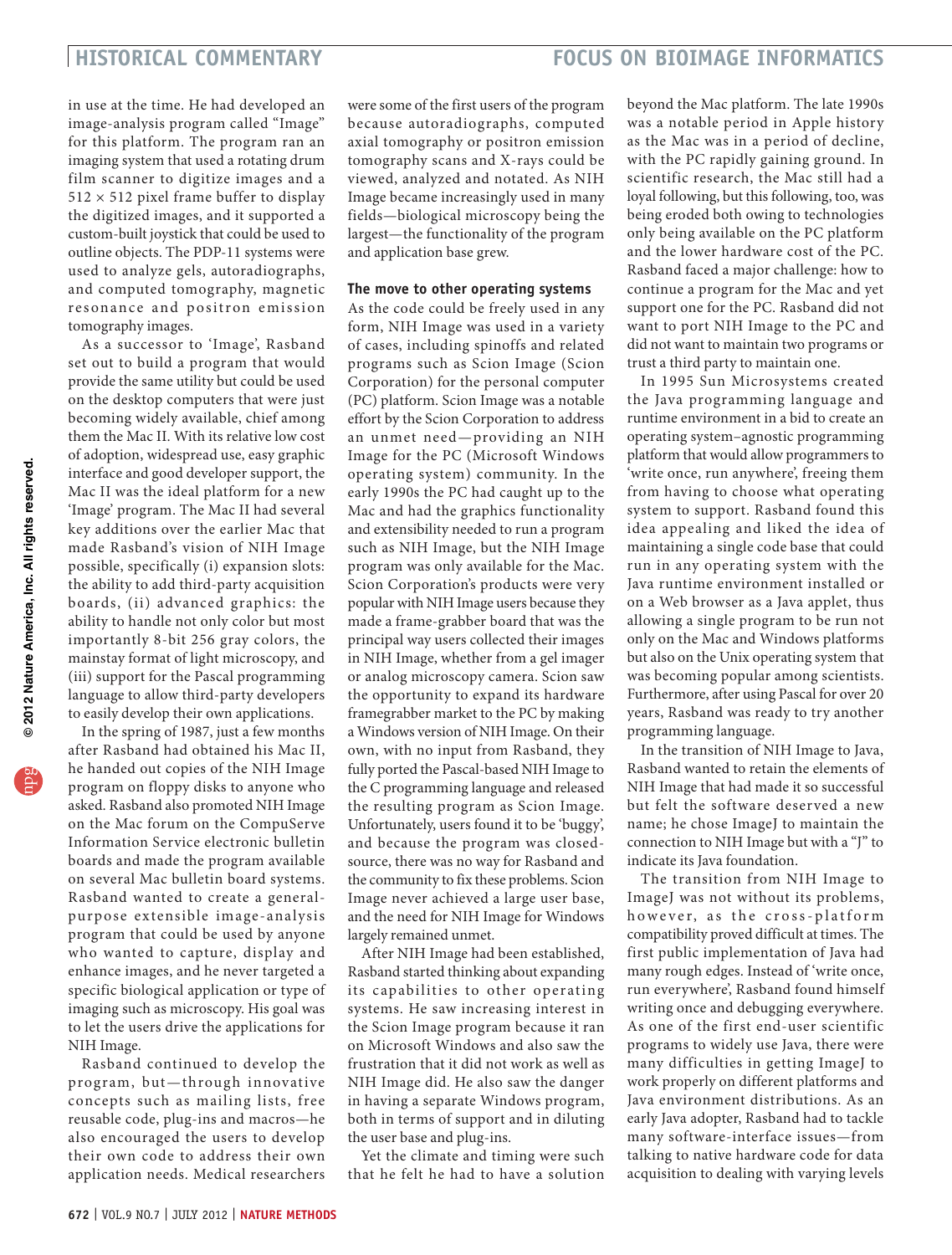## **FOCUS ON BIOIMAGE INFORMATICS HISTORICAL commentary**

of Java support on different operating systems. But over time, as the Java runtime environments improved and coding problems were solved, porting NIH Image to Java set the stage for ImageJ to achieve even greater success.

During Rasband's many years developing NIH Image and ImageJ at NIH, occasionally a concerned lawyer or administrator would come see him with questions or concerns about the open nature of ImageJ and its commercial potential. Nothing came of these infrequent meetings, and Rasband was left unfettered to develop the program as he wanted.

A driving design criterion of both NIH Image and ImageJ was to keep the program simple with no complex user interfaces. Upon opening ImageJ, just a single toolbar appears, and it is from this straightforward interface that all of the capabilities of ImageJ can be found and used. The ImageJ toolbar has stayed essentially the same for 15 years, similar to how NIH Image has remained largely the same (**Fig. 1**). Rasband wanted a stable program interface that would not change, but he also needed a way to add new functionality based on user needs. This philosophy of limiting complexity also drove how he decided what functionality to integrate into the program directly or distribute as plug-ins.

### **Plugins and macros**

To facilitate community input into NIH Image and ImageJ, Rasband established a community-driven development model with several key elements: (i) user-driven need and request for Rasband to address; (ii) user-driven need that another member of the community can address; (iii) user developer can create a solution to his or her own need but then share it with the community, and (iv) user feedback can be provided on an existing feature to either improve functionality or add new functionality.

A single developer–driven model such that all code is developed by one person would have resulted in a monolithic program. Although this would provide the simplicity of having only one way of doing things, the breadth and depth of the solutions would be greatly attenuated. Rasband instead chose a more flexible approach that would allow users to add functionality on their own, but in a manner that would



**Figure 1** | Appearance of NIH Image and ImageJ. (**a**,**b**) Screenshots of NIH Image 1.62, released in 1999 (**a**), and ImageJ 1.45, released in 2011 (**b**). Although the look is slightly different, the overall feature layout and menu structure is basically the same.

allow the functionality to be shared with others. This was accomplished through the use of macros and plug-ins.

Macros are simple, custom programming scripts that automate tasks inside a large piece of software. Because of macros' rather basic programming format, general users can create macros with no formal programming experience. Rasband added a macro language to NIH Image in 1989 after he saw an article titled "Building your own C interpreter." He realized he could use the source code that was included in the article to create a Pascal language interpreter for NIH Image.

When Rasband later developed ImageJ, he based the macro language on the one in NIH Image. Similar to how the Pascalbased macro language remained very constant in NIH Image, ImageJ's macro language has remained very stable over the last 15 years. Many new commands have been added, but the early commands all still work. Although macros are used by programmers, they are especially useful to the bench biologist, with ~325 macros currently available on the ImageJ website.

The use of macros requires little or no programming experience. New features such as the macro recorder directly facilitate this, allowing users to record any actions they manually do. This recording is put into a macro syntax that users can execute for future application of this workflow, modify it as necessary and share it with others. ImageJ has since evolved in its scripting capabilities and now allows other scripting environments to be harnessed, such as JavaScript, or other languages to be called, such as Python, through an ImageJ Jython Bridge.

In many cases, linking together existing functionality using macros is insufficient for a necessary application and users need to add new functionality. In 1993, Rasband saw the great utility of plug-ins being used by Photoshop (Adobe) to add new functionality to that software and decided to add these modular software elements to NIH Image. NIH Image was one of the first scientific image-processing tools to have plug-ins and the first with such a large user base. Example plug-ins included facilities for three-dimensional rendering of images and particle analysis. ImageJ has had plug-in support from its inception, and the number of plug-ins has increased rapidly, with over 500 (May 2012) plug-ins that cover a wide range of functions available on the ImageJ website (**Fig. 2**). Some of these plug-ins are distributed with the core ImageJ and most are available for separate download and install by the user. Rasband's philosophy of limiting complexity drove how he decided what functionality to integrate into the program directly in the menus, distribute as core plug-ins that come prepackaged with ImageJ or make available as downloads from the ImageJ website. Many of the plug-ins built into ImageJ are from outside contributors, and the decision to include a plug-in in the base distribution was based on whether Rasband thought it would have widespread use. Additional ImageJ plug-ins are available at third-party websites with links to these resources from the ImageJ website.

It is important to note that Rasband never sought to replace commercial image-analysis solutions. In part, this is because a good part of the functionality of NIH Image or ImageJ was created as a result of there not being another solution, commercial or open-source, to do it. Of course, out of necessity to be a full-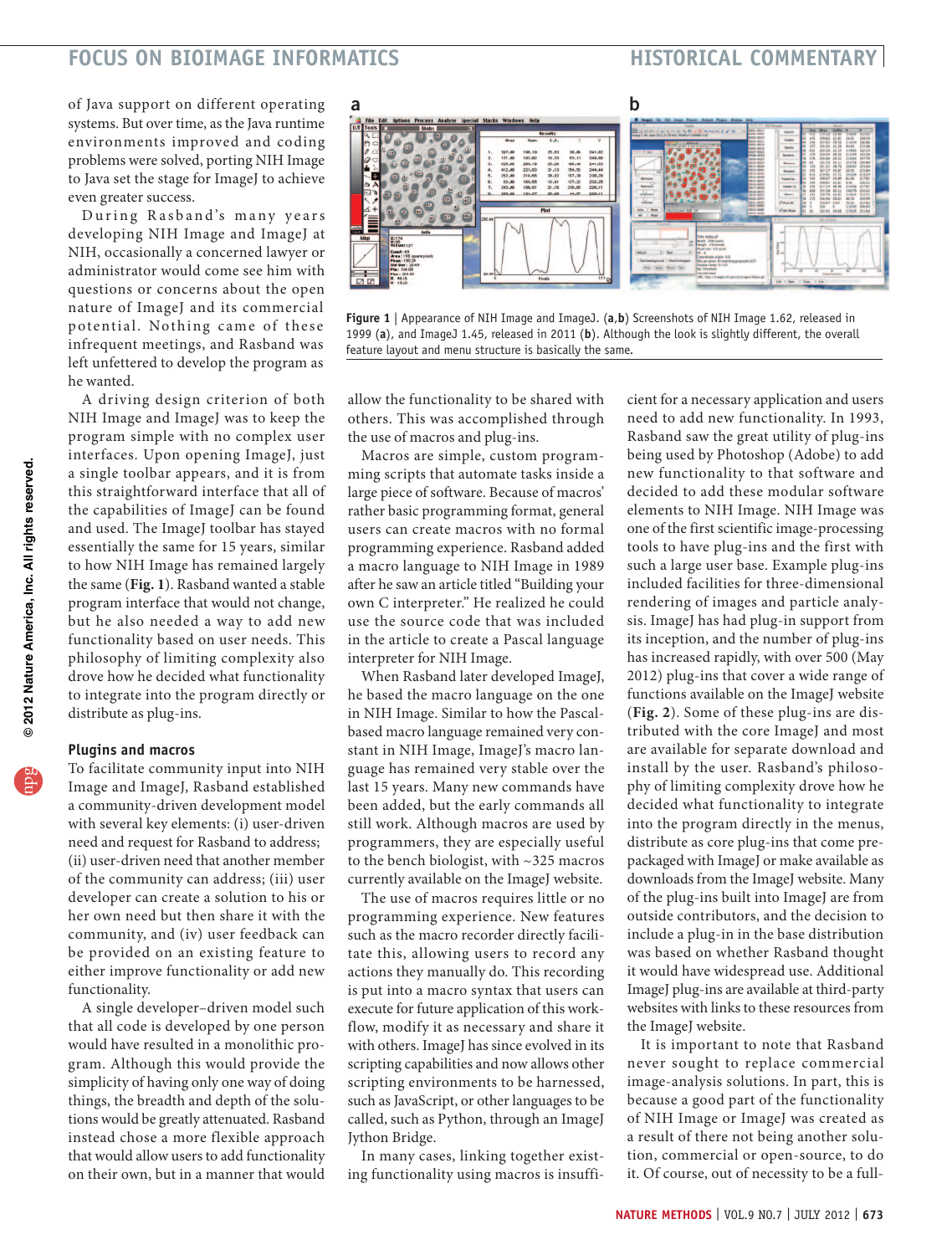## **HISTORICAL commentary FOCUS ON BIOIMAGE INFORMATICS**





featured program, NIH Image and ImageJ recapitulated many of the features present in a commercial image-processing program such as Adobe Photoshop. Certainly, many of the NIH Image and ImageJ users were first attracted to using the software because they could not afford an expensive seat (per computer) license for specialized commercial image-analysis packages. But many users of ImageJ also use commercial software, so clearly that is not the only draw. In fact, many imaging-software companies also use and recommend ImageJ. As well, many commercial tools have emulated the key concepts of ImageJ, for example, most modern analysis programs now offer some sort of scripting functionality.

## **File format challenges**

One of the main challenges of imageanalysis programs is being able to open any of the myriad image file formats that have been developed over the years. Owing to code contributions and addons from various sources through its community development model, NIH Image could read multiple image types—a rare capability among the early imageanalysis programs. Needing support for proprietary formats from microscopes and other imaging equipment, users added support for the majority of formats.

As one of the first programs to widely support proprietary formats, NIH Image had the best-supported and functional readers, which are modular software code used to read a file format and translate it into the open formats used by the software. These readers led to the development of a reader code used not only in NIH Image and ImageJ but other programs as well.

A major example of this—and a vast improvement to ImageJ's ability to read and parse proprietary image data—was the advent of Bio-Formats<sup>4</sup>, a library from the Open Microscopy Environment ([http://www.openmicroscopy.org/\)](http://www.openmicroscopy.org/) for reading proprietary image formats. Whereas Bio-Formats is a general library used by many programs, ImageJ is its biggest user with the Bio-Formats ImageJ plug-in used in over 30,000 laboratories. ImageJ has been far more than just a user of Bio-Formats; without the communitydriven model of ImageJ and the resulting vetting and testing process for every new format, Bio-Formats arguably would not have the performance and functionality it currently has. In this way ImageJ continues to benefit other programs that do not directly use ImageJ but that take advantage of its framework and plug-ins and other code such as Bio-Formats.

## **Integration with other tools**

Biologists often need to use a variety of different software to acquire and analyze data, and connectivity between these tools can be crucial. Owing to the Mac-only support of NIH image and its pioneering status, there were few early examples of NIH Image connecting with external programs. There were several prominent examples mediated by export of an open file format, however, such as the export of a .csv file for statistical analysis. From the beginning of ImageJ there was interest in directly connecting to external toolkits without the need to export and open files, and early connections to Matlab (MathWorks) are a prime example. ImageJ's third-party tool connections have allowed it to be used in

image workflows and take advantage of algorithm capabilities provided by Matlab.

ImageJ connectivity with other software programs, such as Imaris, Cell Profiler<sup>5</sup> and Knime $6-8$ , has also been established. Although Rasband did not specifically envision these collaborations when designing the program, they have enabled a variety of new functionality ranging from automated screening and segmentation-based measurements to sophisticated signal processing analysis, thus extending the utility of ImageJ.

A prominent example of how ImageJ has been adopted by the community is Fiji (Fiji Is Just ImageJ) and ImageJ2. The goal of Fiji<sup>9</sup> was to design a complete installation that was identical on any platform and which was easy to download and unpack. ImageJ2 [\(http://developer.imagej.](http://developer.imagej.net/) [net/](http://developer.imagej.net/)), the next generation of ImageJ, is an NIH-funded collaboration between several institutions, groups and individuals, including Rasband. The ImageJ2 collaboration hopes to create more extensibility, modularity and interoperability as well as extend ImageJ community resources. ImageJ2 retains the interface of ImageJ but adds new architecture to remove some of the current limitations of ImageJ, such as data types, image size and dimensions. In addition to Fiji and ImageJ2, several other variants and programs based on ImageJ are currently available (**Table 1**). These variants all developed from targeting a specific community need that NIH Image or ImageJ did not have, organizing or adding additional tools for convenience in one bundle or making a custom version that is very use case–specific.

Rasband more than just tolerated this; he has encouraged it as another mechanism for addressing the diverse needs of the ImageJ analysis community. For example, when NIH Image core development ceased in favor of focusing on ImageJ, this resulted in NIH Image not being ported to the OSX (Apple) operating system. There was a population of electron microscopists that did not want to change their workflow and ported NIH Image as a new program, ImageSXM that runs on OSX with a focus on electronmicroscopy analysis.

Other variants arose because of the desire to improve access to new users and provide documentation. MBF\_ImageJ was developed by Tony Collins and colleagues to provide a comprehensive user manual